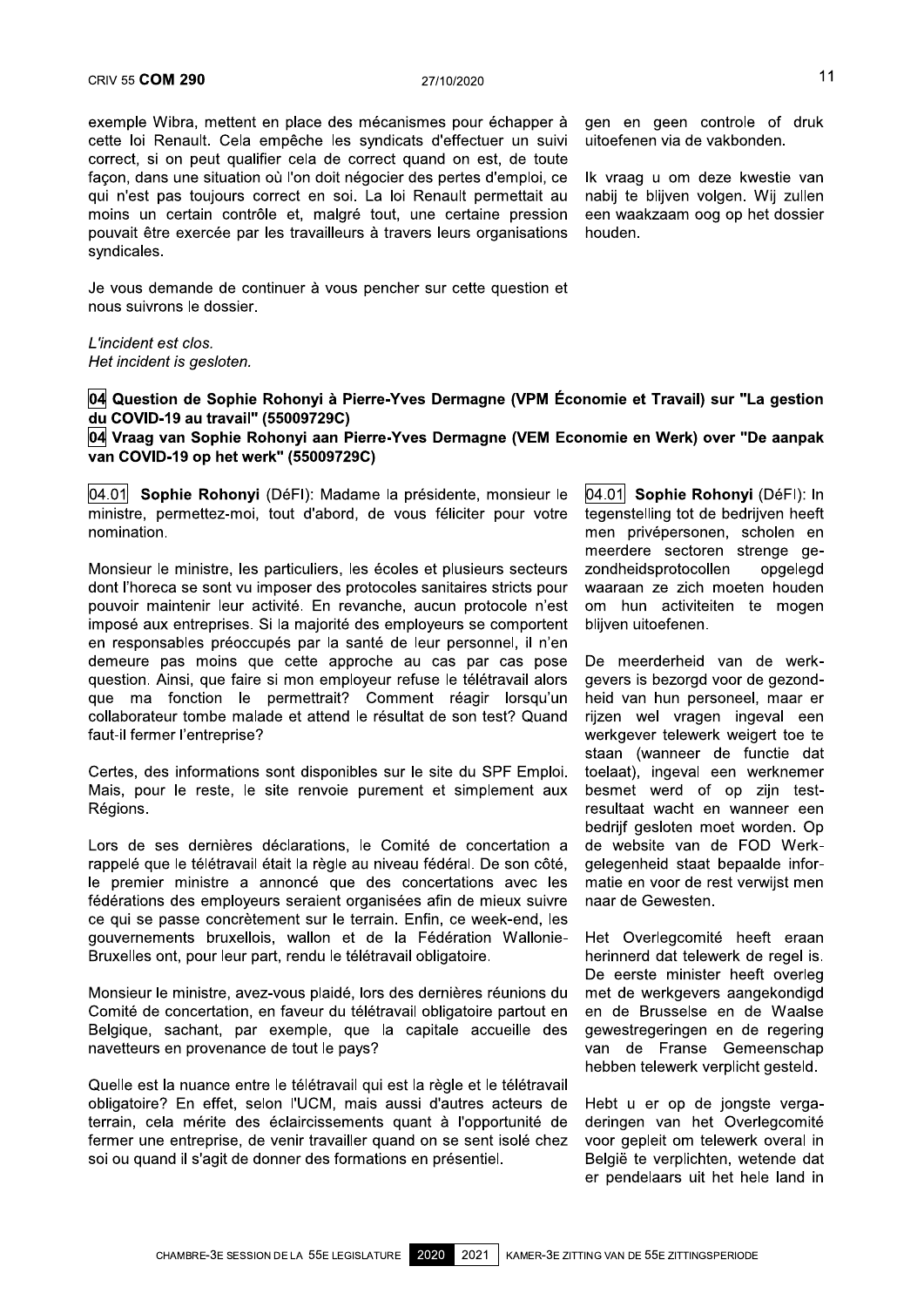La médecine du travail a-t-elle reçu des instructions précises? Comment la protection de la vie privée en entreprise est-elle gérée en cas de recours accru au télétravail?

Quels sont les résultats des fameuses concertations avec les fédérations des employeurs annoncées par le premier ministre? Un protocole sanitaire précis sera-t-il adopté et communiqué aux employeurs? Dans l'affirmative, dans quel délai? Sera-t-il valable sur l'ensemble du territoire? Dans quelle mesure les contrôles dans les entreprises pourront-ils être réalisés?

La présidente: Madame Rohonyi, je vous invite à conclure.

 $|04.02|$  Sophie Rohonyi (DéFI): J'en arrive à ma dernière question, madame la présidente.

Sachant que la diminution du trafic routier et de l'affluence dans les transports en commun sont des indicateurs pour mesurer le recours effectif au télétravail, quel résultat concret et chiffré espérez-vous en la matière?

04.03 Pierre-Yves Dermagne, ministre: Madame la présidente, madame Rohonyi, je vous remercie pour votre question et vos félicitations.

Avec mes collègues, Frank Vandenbroucke, ministre de la Santé, et Pedro Facon, commissaire du gouvernement en charge du coronavirus, nous veillons bien entendu à mettre en place des mesures permettant de lutter contre la propagation du coronavirus au sein du milieu du travail. Comme vous le savez, il a été décidé que le télétravail à domicile est la règle dès que la fonction s'y prête. Si le télétravail n'est pas possible, les entreprises, associations et services doivent prendre des mesures pour garantir le respect des règles sanitaires et de distanciation sociale, en particulier le maintien d'une distance d'au moins 1,5 mètre entre chaque personne.

Comme vous l'avez rappelé, le premier ministre a appelé les fédérations patronales à participer à une concertation. Cette concertation a débuté hier et j'ai rencontré les représentants des différentes fédérations patronales pour réfléchir à la manière d'encadrer ce télétravail qui est la règle et qui prévoit également certaines exceptions, que vous avez notées, pour permettre à la fois le respect de la continuité de la gestion de l'entreprise ou du service public et de tenir compte des besoins individuels des travailleuses et des travailleurs. Vous avez d'ailleurs évoqué quelques exemples.

Le Guide générique en vue de lutter contre la propagation de la COVID-19 au travail sert de base aux entreprises, mais les mesures appropriées sont néanmoins élaborées au niveau de l'entreprise, de

Brussel komen werken. Wat is het subtiele verschil tussen "telewerk is de regel" en "telewerk is verplicht"?

Hebben de bedriifsartsen instructies ontvangen?

Wat kan men doen om de privacy van een werknemer in een bedrijf te waarborgen in geval van telewerk?

Wat zijn de resultaten van het overleg met de werkgevers? Zal er een gedetailleerd gezondheidsprotocol aangenomen en aan de werkgevers gecommuniceerd worden en binnen welke termiin? Zal dat protocol op het hele grondgebied van toepassing zijn?

 $04.02$ Sophie Rohonyi (DéFI): De afname van het wegverkeer en van de reizigersaantallen in het openbaar vervoer zijn parameters om de mate waarin er getelewerkt wordt te meten. Op welke cijferresultaten hoopt u in dat verband?

04.03 Minister Pierre-Yves Dermagne: Telewerk is de regel, als de functie zich daartoe leent. Als telewerk niet mogelijk is, moeten de bedrijven, verenigingen en diensten maatregelen nemen om de naleving van de gezondheidsregels en de regels inzake social distancing te garanderen.

Tiidens recent overleg met de werkgeversfederaties hebben wij nagedacht over de beste manier om telewerk als regel te omkaderen en om in voor iedereen aanvaardbare uitzonderingen te voorzien. De generische gids voor de bestrijding van het coronavirus op het werk dient als leidraad, maar in de bedrijven zelf worden gepaste maatregelen genomen, in overleg met de CPBW's. De regels worden op het federale niveau vastgesteld en de inspectiediensten zullen de naleving ervan controleren.

Ik steun het standpunt van de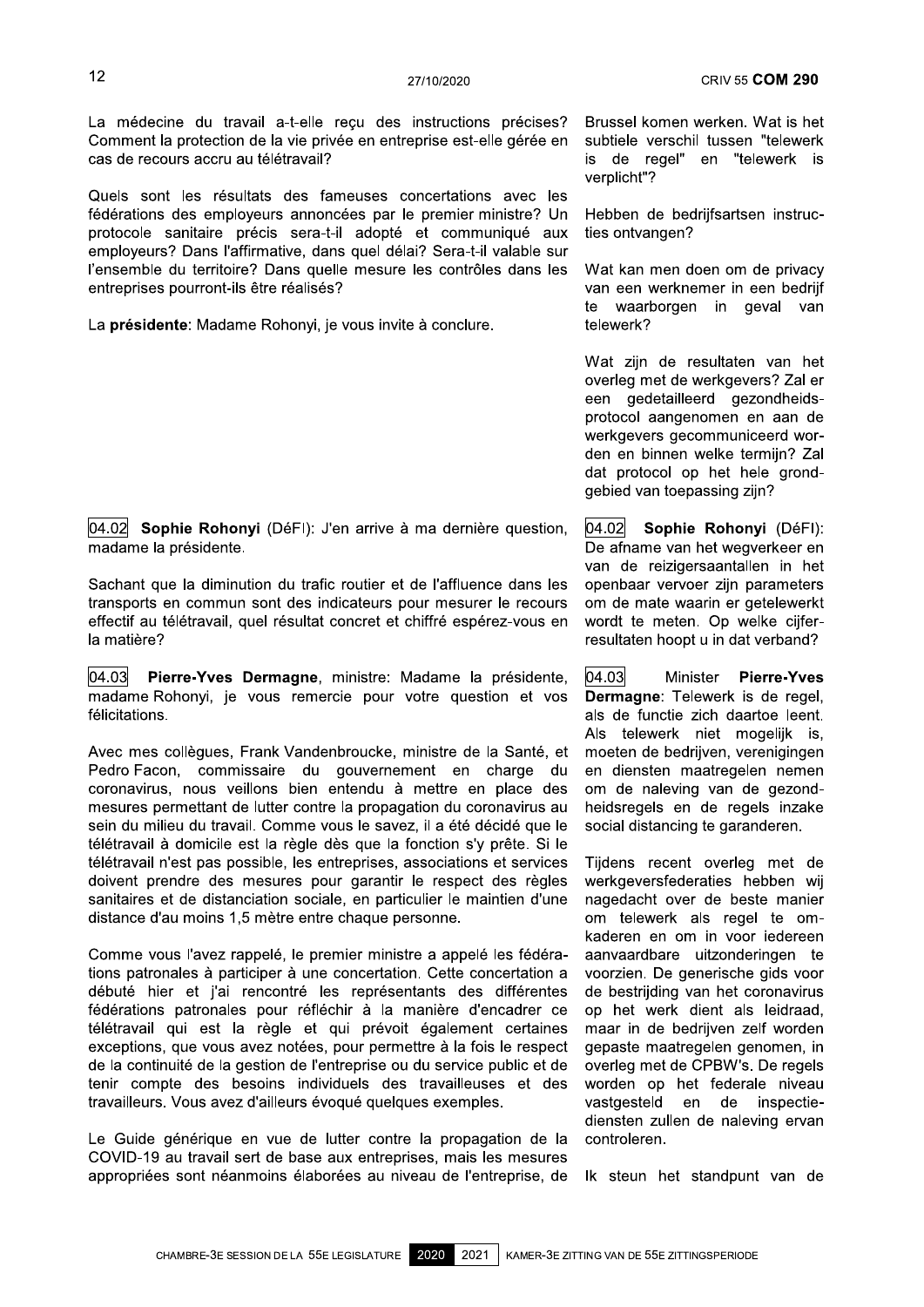l'association ou du service dans le respect des règles de concertation sociale avec les services de prévention et de protection du travail. La concertation sociale et le respect des institutions comme les comités pour la prévention et la protection du travail sont des éléments qui sont essentiels pour moi. Les règles sont donc établies au niveau fédéral et les services d'inspection contrôleront le respect de celles-ci.

Quant à savoir si la médecine du travail a reçu des instructions précises, une des missions réglementaires du médecin du travail consiste à éviter l'admission au travail de personnes atteintes d'affections graves transmissibles. Il joue donc un rôle-clé pour contrer la transmission de la COVID-19 dans l'entreprise. Je soutiens d'ailleurs la position des partenaires sociaux au sein du Conseil supérieur pour la prévention et la protection au travail du 7 octobre dernier dans laquelle les partenaires sociaux estiment que le médecin du travail doit avoir un rôle essentiel dans la détection des risques dans l'entreprise ainsi qu'en matière de réalisation de test COVID pour les travailleurs et les travailleuses dans certaines situations spécifiques. Il est ici important que le médecin du travail puisse orienter, sans intervention du médecin traitant du travailleur, les contacts à haut risque vers un centre de test. J'entreprends, avec l'aide de mon administration, les démarches appropriées pour y arriver au plus vite.

La question de la protection de la vie privée en entreprise peut être abordée sous deux angles: d'une part, sous l'angle de l'étendue du droit de contrôle exercé par l'employeur sur le travailleur et, d'autre part, sous l'angle de l'utilisation accrue des plates-formes de vidéotéléconférence. Pour le second angle, je vous invite, madame Rohonyi, à questionner le secrétaire d'État à la Digitalisation chargé notamment de la protection de la vie privée.

Pour conclure, madame la présidente, en ce qui concerne le droit de contrôle des travailleurs par l'employeur, chaque individu a bien entendu droit au respect de sa vie privée et les infractions à ces droits doivent être examinées au regard des principes de légalité, de finalité et de proportionnalité. Le fait que quelqu'un conclue un contrat de travail et marque ainsi son accord à l'exécution d'un travail dans un lieu de subordination n'implique en effet pas qu'il perd ses droits fondamentaux.

 $|04.04|$ Sophie Rohonyi (DéFI): Monsieur le ministre, je suis heureuse d'entendre que la concertation annoncée par M. le premier ministre a déjà eu lieu et que, notamment dans ce cadre-là, on aura égard aux besoins individuels des travailleurs, à leur bien-être social et mental. Ceci est fondamental. L'arrêté ministériel, lorsqu'il fait mention de moments de retour bien organisés et limités, reste quand même assez flou.

Pour le reste, le fait d'entendre les différents niveaux de pouvoir parler de règles et de télétravail obligatoire, cela brouille l'esprit des citoyens, des employeurs, et des employés. Finalement, cela ne participe pas à la pleine adhésion aux mesures. Je me permets de le regretter parce que l'on sait, et le Centre de Crise l'a encore rappelé très justement hier, que les entreprises participent pleinement à la lutte contre le coronavirus.

Pour ce qui est des contrôles menés dans les entreprises, je pense

Hoge Raad voor preventie en bescherming op het werk van 7 oktober waarin wordt gesteld dat de arbeidsarts een sleutelrol moet spelen in de detectie van de risico's.

De kwestie van de eerbiediging van de privacy in de bedrijven kan benaderd worden vanuit het oogpunt van de scope van het door de werkgever uitgeoefende controlerecht en van dat van het gebruik van de videoconferentieplatformen. Wat dat aspect betreft verwijs ik u naar de staatssecretaris voor Digitalisering. ledereen heeft het recht op eerbiediging van zijn privacy en de inbreuken moeten getoetst worden aan drie principes: gelijkheid, finaliteit en proportionaliteit.

04.04 Sophie Rohonyi (DéFI): Het welzijn van de werknemers is van essentieel belang. Het ministerieel besluit blijft ter zake vaag. Wanneer de verschillende bestuursniveaus het over verplicht telewerk hebben, dan draagt dat niet bij tot het draagvlak voor de maatregelen. De bedrijven werken volledig mee in de strijd tegen het coronavirus. Men zal de controles moeten opdrijven om de veiligheid van de werknemers te garanderen.

Hoe kan de effectieve impact van het telewerk gemeten worden?